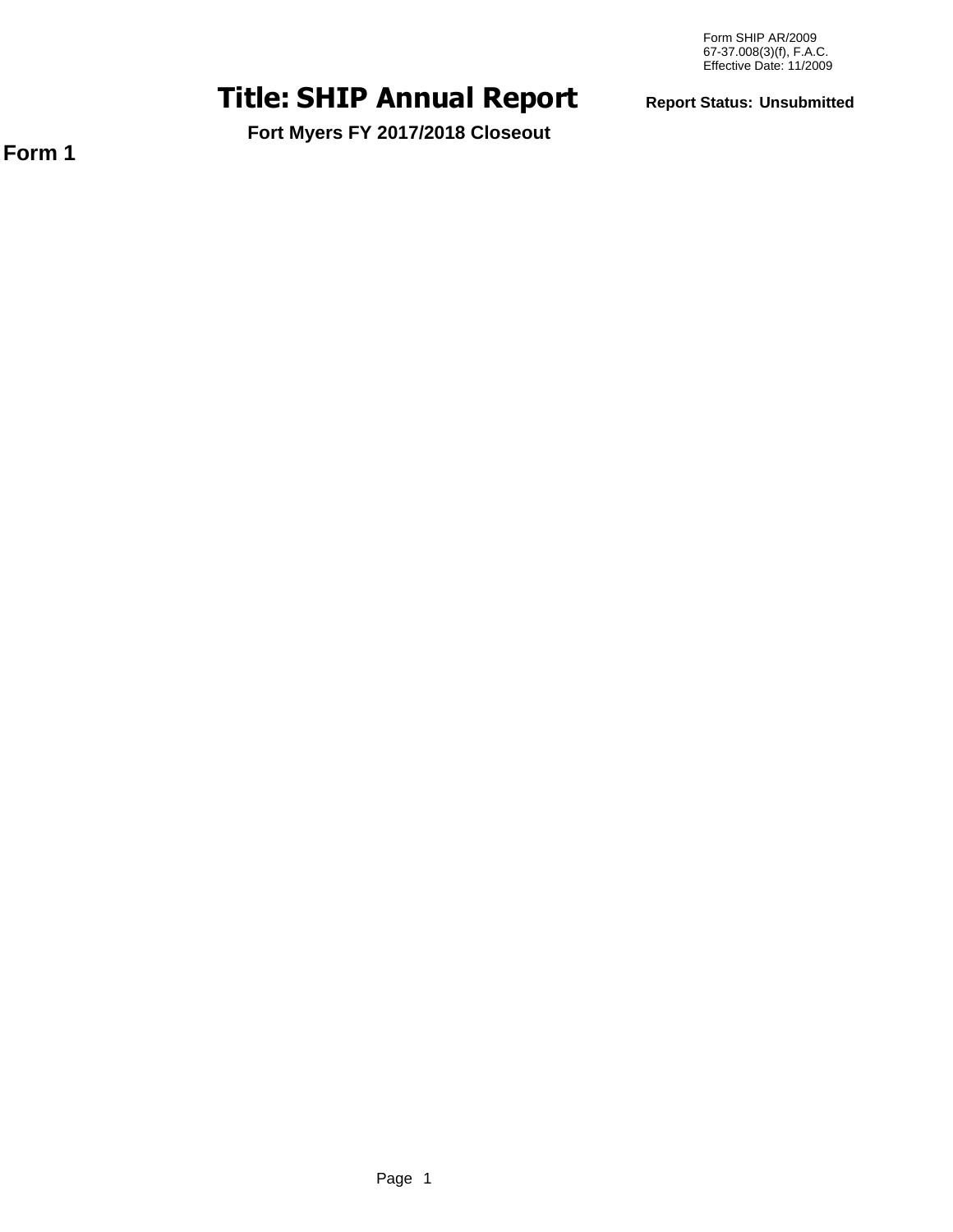## **SHIP Distribution Summary**

#### **Homeownership**

| Code | <b>Strategy</b>     | <b>Expended</b><br><b>Amount</b> | <b>Units</b> | <b>Encumbered</b><br>Amount | <b>Units</b> | Unencumbered<br><b>Amount</b> | <b>Units</b> |
|------|---------------------|----------------------------------|--------------|-----------------------------|--------------|-------------------------------|--------------|
| 12   | Purchase Assistance | \$50,000.00]                     |              |                             |              |                               |              |
| 13   | Owner-Occupied      | \$275,398.00                     | 9            |                             |              |                               |              |
| 5    | Disaster Assistance | \$27,690.00                      |              |                             |              |                               |              |
|      |                     | $A - A - A - A - A - A$          | .            |                             |              |                               |              |

**Homeownership Totals: \$353,088.00 14**

#### **Rentals**

| Code | <b>Strategy</b>         | <b>Expended</b><br><b>Amount</b> | <b>Units</b> | <b>Encumbered</b><br>Amount | <b>Units</b> | <b>I</b> Unencumbered<br>Amount | <b>Units</b> |
|------|-------------------------|----------------------------------|--------------|-----------------------------|--------------|---------------------------------|--------------|
| 13   | Rent/utility assistance | \$30,000.00]                     | 4            |                             |              |                                 |              |
|      | <b>Rental Totals:</b>   | \$30,000.00                      | 14           |                             |              |                                 |              |

**Subtotals: \$383,088.00 28**

#### **Additional Use of Funds**

| Use                       | <b>Expended</b> |
|---------------------------|-----------------|
| Administrative            | \$32,753.40     |
| Homeownership Counseling  |                 |
| Admin From Program Income | \$4,552.49      |
| Admin From Disaster Funds |                 |

| <b>Totals:</b> | \$420,393.89 | 28 | \$.00 | \$.00 |
|----------------|--------------|----|-------|-------|
|                |              |    |       |       |

## **Total Revenue (Actual and/or Anticipated) for Local SHIP Trust Fund**

| <b>Source of Funds</b>             | Amount       |
|------------------------------------|--------------|
| <b>State Annual Distribution</b>   | \$327,534.00 |
| Program Income (Interest)          | \$7,920.24   |
| Program Income (Payments)          | \$75,113.40  |
| <b>Recaptured Funds</b>            | \$.00        |
| Disaster Funds                     | \$27,192.00  |
| Other Funds                        |              |
| Carryover funds from previous year | $-$21.17$    |
| Total:                             | \$437,738.47 |

#### **\* Carry Forward to Next Year: \$17,344.58**

NOTE: This carry forward amount will only be accurate when all revenue amounts and all expended, encumbered and unencumbered amounts have been added to Form 1

# **Form 2**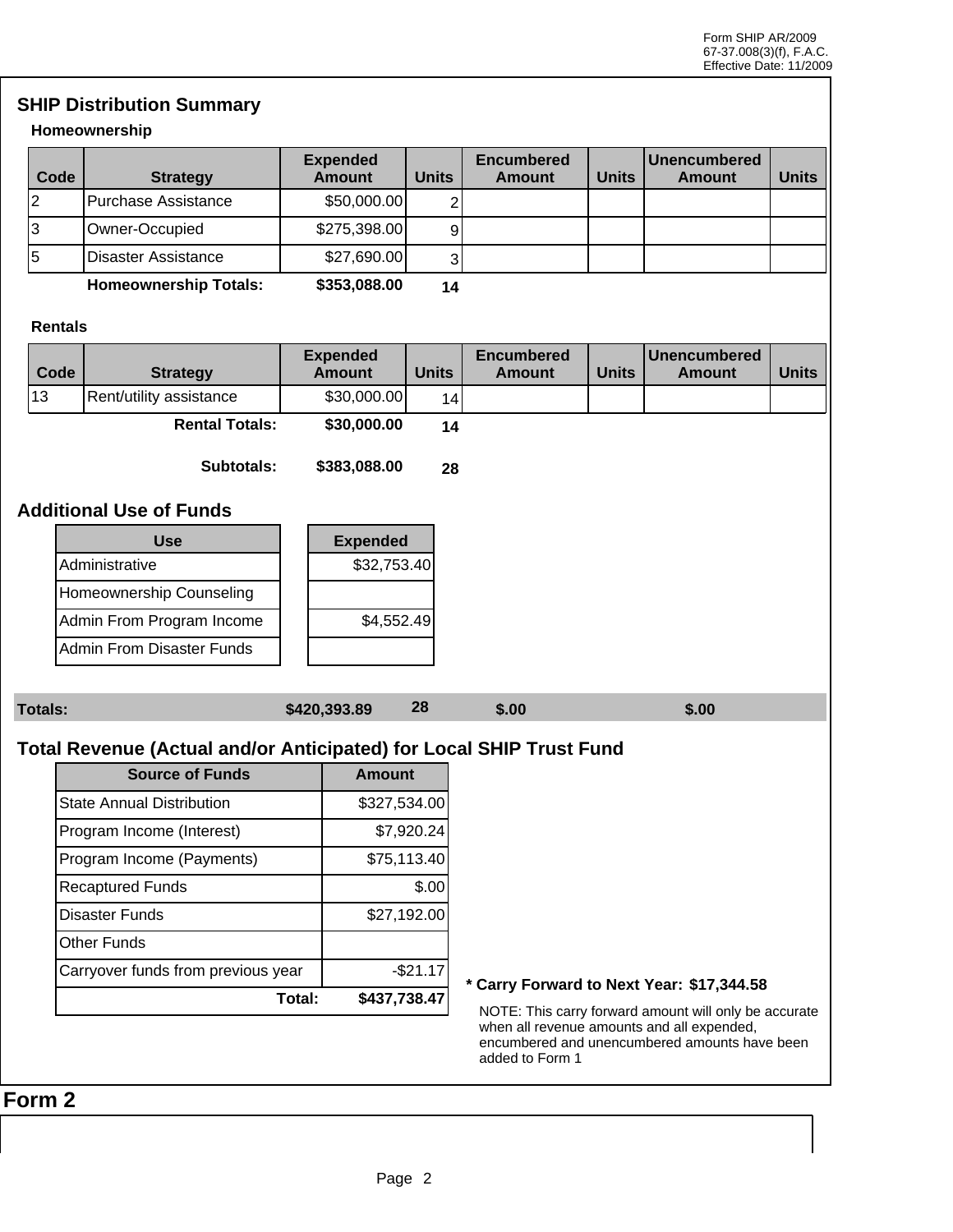## **Rental Unit Information**

| <b>Description</b> | Eff.  | 1 Bed | 2 Bed | 3 Bed | 4 Bed |
|--------------------|-------|-------|-------|-------|-------|
| ELI                | 335   | 373   | 519   | 681   | 843   |
| VLI                | 557   | 597   | 717   | 828   | 923   |
| <b>LOW</b>         | 892   | 956   | 1,147 | 1,325 | 1,478 |
| <b>MOD</b>         | 1,338 | 1,434 | 1,722 | 1,987 | 2,217 |
| Up to 140%         | 1,561 | 1,673 | 2,009 | 2,318 | 2,586 |

## **Recap of Funding Sources for Units Produced ("Leveraging")**

| <b>Source of Funds Produced</b><br>through June 30th for Units | <b>Amount of Funds Expended to</b><br>Date | % of Total Value |
|----------------------------------------------------------------|--------------------------------------------|------------------|
| <b>SHIP Funds Expended</b>                                     | \$383,088.00                               | 77.34%           |
| Public Moneys Expended                                         | \$112,233.00                               | 22.66%           |
| Private Funds Expended                                         | \$.00                                      | .00%             |
| Owner Contribution                                             | \$.00                                      | $.00\%$          |
| Total Value of All Units                                       | \$495,321.00                               | 100.00%          |

### **SHIP Program Compliance Summary - Home Ownership/Construction/Rehab**

| <b>Compliance Category</b>    | <b>SHIP Funds</b> | <b>Trust Funds</b> | % of Trust Fund | <b>FL Statute</b><br>Minimum % |
|-------------------------------|-------------------|--------------------|-----------------|--------------------------------|
| Homeownership                 | \$353,088.00      | \$354,704.83       | 99.54%          | 65%                            |
| Construction / Rehabilitation | \$303,088.00      | \$354,704.83       | 85.45%          | 75%                            |

## **Program Compliance - Income Set-Asides**

| <b>Income Category</b> | <b>SHIP Funds</b><br><b>Expended</b> | <b>Total</b><br><b>Available</b><br>Funds % * |
|------------------------|--------------------------------------|-----------------------------------------------|
| <b>Extremely Low</b>   | \$93,675.00                          | 21.40%                                        |
| Very Low               | \$133,333.00                         | 30.46%                                        |
| Low                    | \$156,080.00                         | 35.66%                                        |
| Moderate               |                                      | .00%                                          |
| Over 120%-140%         |                                      | .00%                                          |
| Totals:                | \$383,088.00                         | 87.52%                                        |

# **Project Funding for Expended Funds Only**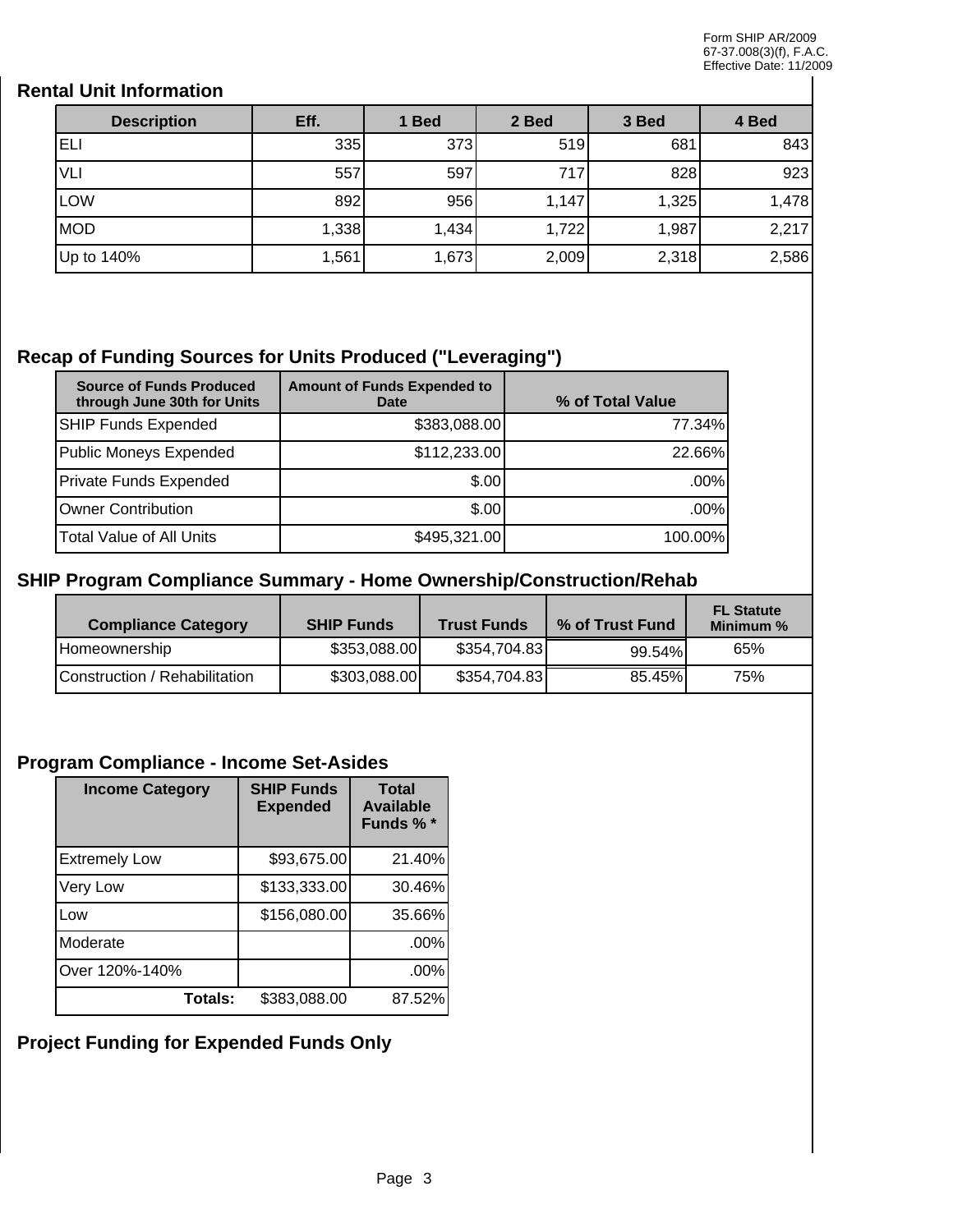| <b>Income Category</b> | <b>Total Funds</b><br>Mortgages,<br>Loans & DPL's | Mortgages,<br>Loans &<br><b>DPL Unit #s</b> | <b>Total Funds</b><br><b>SHIP Grants</b> | <b>SHIP</b><br>Grant<br>Unit #s | <b>Total SHIP</b><br><b>Funds</b><br><b>Expended</b> | Total #<br><b>Units</b> |
|------------------------|---------------------------------------------------|---------------------------------------------|------------------------------------------|---------------------------------|------------------------------------------------------|-------------------------|
| <b>Extremely Low</b>   | \$78,685.00                                       |                                             | \$14,990.00                              |                                 | \$93,675.00                                          | $\overline{7}$          |
| Very Low               | \$120,633.00                                      | 13                                          | \$12,700.00                              |                                 | \$133,333.00                                         | 14                      |
| <b>Low</b>             | \$156,080.00                                      |                                             |                                          | 0                               | \$156,080.00                                         | $\overline{7}$          |
| Moderate               |                                                   |                                             |                                          |                                 | \$.00                                                | 0                       |
| Over 120%-140%         |                                                   |                                             |                                          |                                 | \$.00                                                | 0                       |
| <b>Totals:</b>         | \$355,398.00                                      | 25                                          | \$27,690.00                              | 3                               | \$383,088.00                                         | 28                      |

## **Form 3**

# **Number of Households/Units Produced**

| <b>Strategy</b>                | <b>List Unincorporated</b><br>and Each<br><b>Municipality</b> | <b>ELI</b> | <b>VLI</b> | Low | <b>Mod</b> | Over<br>140% | <b>Total</b> |
|--------------------------------|---------------------------------------------------------------|------------|------------|-----|------------|--------------|--------------|
| Disaster Assistance            | Fort Myers                                                    |            |            |     |            |              |              |
| Owner-Occupied                 | Fort Myers                                                    |            | 6          |     |            |              | 9            |
| Purchase Assistance Fort Myers |                                                               |            |            |     |            |              |              |
| Rent / utility<br>assistance   | <b>Fort Myers</b>                                             |            | 6          |     |            |              | 14           |
|                                | Totals:                                                       |            | 14         |     |            |              | 28           |

# **Characteristics/Age (Head of Household)**

| <b>Description</b>               | <b>List Unincorporated</b><br>and Each<br><b>Municipality</b> | $0 - 25$ | $26 - 40$ | $41 - 61$ | $62+$ | <b>Total</b> |
|----------------------------------|---------------------------------------------------------------|----------|-----------|-----------|-------|--------------|
| Disaster Assistance              | <b>Fort Myers</b>                                             |          |           |           |       |              |
| Owner-Occupied                   | <b>Fort Myers</b>                                             |          |           | 3         | 6     | 9            |
| Purchase Assistance   Fort Myers |                                                               |          |           |           |       |              |
| Rent / utility<br>assistance     | <b>Fort Myers</b>                                             |          | 8         | 5         |       | 14           |
|                                  | Totals:                                                       |          | 10        |           | 9     | 28           |

## **Family Size**

| <b>Description</b>               | <b>List Unincorporated</b><br>and Each<br><b>Municipality</b> | <b>Person</b> | $2 - 4$<br><b>People</b> | $5+$<br><b>People</b> | <b>Total</b> |
|----------------------------------|---------------------------------------------------------------|---------------|--------------------------|-----------------------|--------------|
| <b>Disaster Assistance</b>       | <b>Fort Myers</b>                                             |               |                          |                       | 3            |
| Owner-Occupied                   | Fort Myers                                                    | 5             |                          |                       | 9            |
| Purchase Assistance   Fort Myers |                                                               |               |                          |                       |              |
| Rent / utility<br>assistance     | Fort Myers                                                    |               |                          |                       | 14           |
|                                  | Totals:                                                       | 15            | 13                       |                       | 28           |

# **Race (Head of Household)**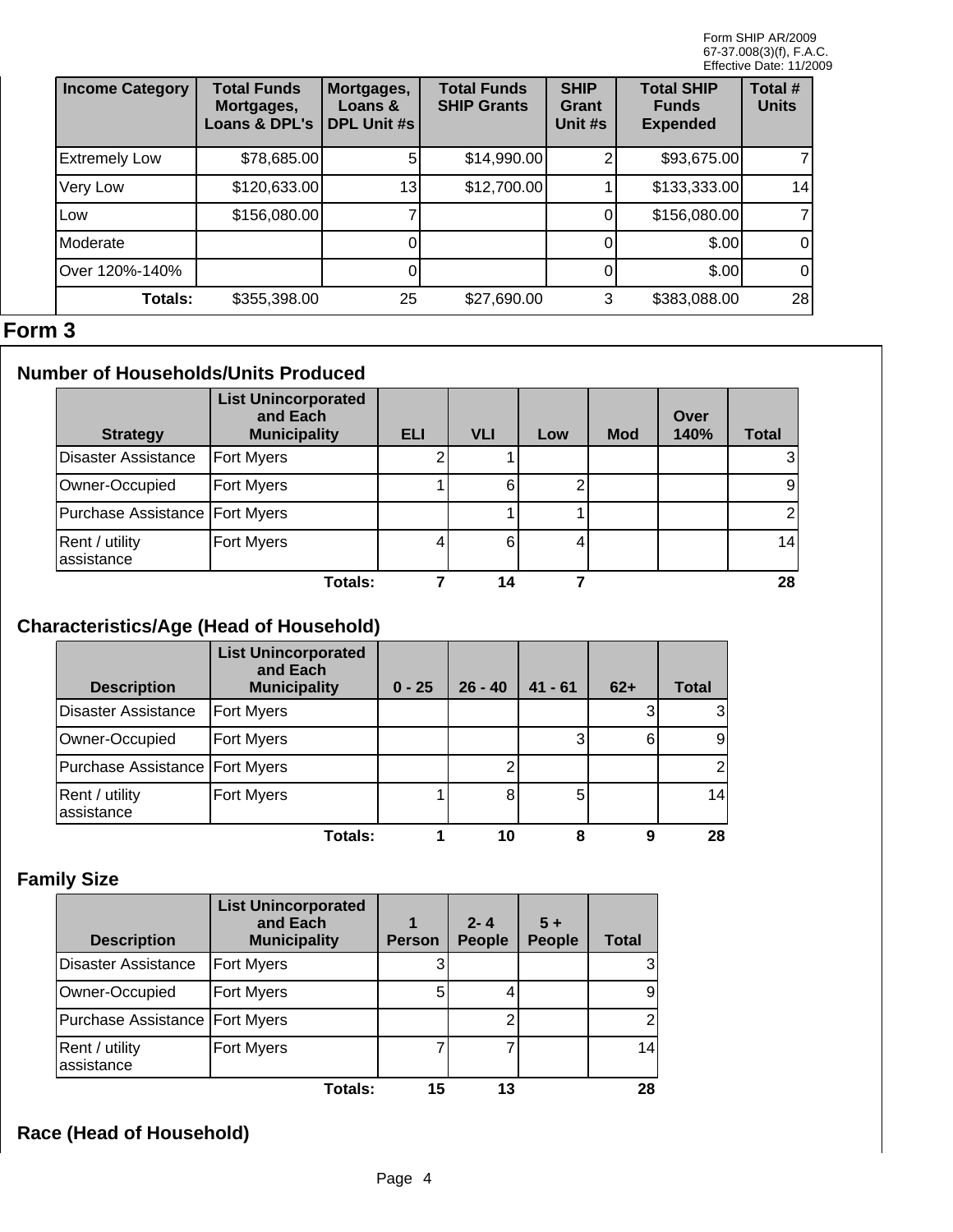| <b>Description</b>               | <b>List Unincorporated</b><br>and Each<br><b>Municipality</b> | <b>White</b> | <b>Black</b> | Hisp-<br>anic | Amer-<br>Asian   Indian | Other | Total |
|----------------------------------|---------------------------------------------------------------|--------------|--------------|---------------|-------------------------|-------|-------|
| <b>Disaster Assistance</b>       | Fort Myers                                                    |              |              |               |                         |       |       |
| Owner-Occupied                   | Fort Myers                                                    |              | 9            |               |                         |       | 9     |
| Purchase Assistance   Fort Myers |                                                               |              |              |               |                         |       |       |
| Rent / utility<br>lassistance    | <b>Fort Myers</b>                                             |              | 9            |               |                         |       | 14    |
|                                  | Totals:                                                       |              | 23           |               |                         |       | 28    |

## **Demographics (Any Member of Household)**

| <b>Description</b>               | <b>List Unincorporated</b><br>and Each<br><b>Municipality</b> | Farm<br><b>Worker</b> | Home-<br>less | <b>Elderly</b> | Total |
|----------------------------------|---------------------------------------------------------------|-----------------------|---------------|----------------|-------|
| Disaster Assistance              | <b>Fort Myers</b>                                             |                       |               |                |       |
| Owner-Occupied                   | <b>Fort Myers</b>                                             |                       |               | 6              |       |
| Purchase Assistance   Fort Myers |                                                               |                       |               |                |       |
| Rent / utility<br>assistance     | <b>Fort Myers</b>                                             |                       |               |                |       |
|                                  | <b>Totals:</b>                                                |                       |               |                |       |

#### **Special Target Groups for Funds Expended (i.e. teachers, nurses, law enforcement, fire fighters, etc.) Set Aside**

| <b>Description</b>      | <b>Special Target</b><br><b>Group</b> | <b>Expended Funds</b> | Total # of<br><b>Expended Units</b> |
|-------------------------|---------------------------------------|-----------------------|-------------------------------------|
| Rent/utility assistance | Educator/School<br> Emplovee          | 6,750.00              |                                     |
| Rent/utility assistance | INurse/Healthcare                     | 2,250.00              |                                     |

## **Form 4**

## **Status of Incentive Strategies**

| Incentive                   | Description (If Other) | Category | <b>Status</b>           | <b>Year Adopted</b><br>(or N/A) |
|-----------------------------|------------------------|----------|-------------------------|---------------------------------|
| <b>Expedited permitting</b> |                        | Required | Implemented,<br>in LHAP | 2019                            |
| Ongoing review process      |                        | Required | Implemented,<br>in LHAP | 2019                            |
| Impact fee modifications    |                        | Required | Implemented,<br>in LHAP | 2019                            |

## **Support Services**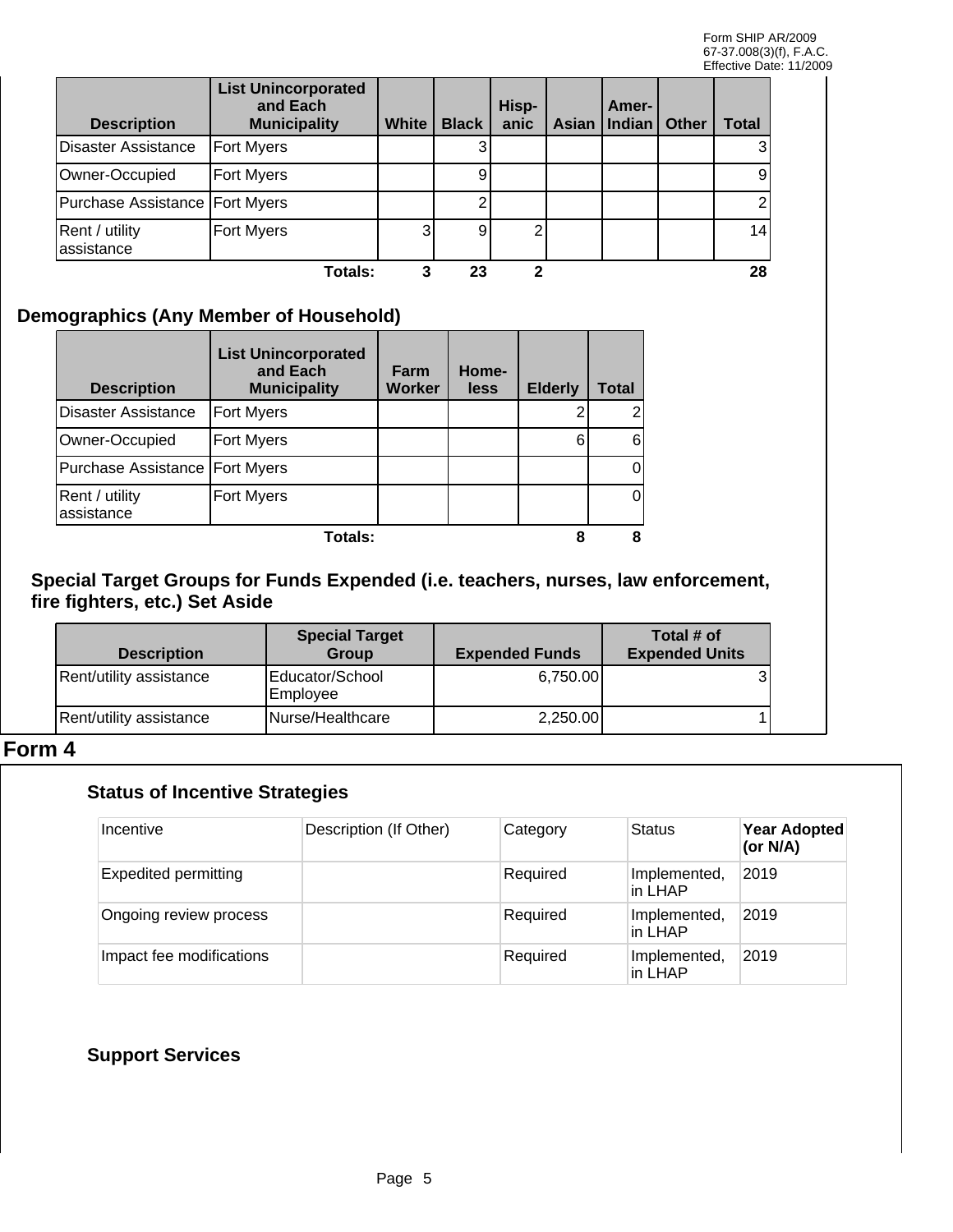Form SHIP AR/2009 67-37.008(3)(f), F.A.C. Effective Date: 11/2009

The City of Fort Myers offers rehabilitation assistance utilizing three funding sources, purchase assistance utilizing two separate funding sources, and partners with counseling agencies for homeowner education, credit repair, budget counseling, and foreclosure prevention.

The City of Fort Myers also works with agencies for disabled, elderly, and the homeless.

#### **Other Accomplishments**

The City of Fort Myers works with a non-profit organization called Lee Builders Care. Lee Builders Care assists households who are elderly and disabled with donated materials and labor.

#### **Availability for Public Inspection and Comments**

The Annual Reports are made available to the public for viewing at the City of Fort Myers Community Development Department Monday-Friday from 7:30AM-4:00PM located at 1825 Hendry Street, Suite 101, Fort Myers, FL 33901. The reports are also posted on the City's website for minimum of fourteen (14) days.

#### **Life-to-Date Homeownership Default and Foreclosure**

| Total SHIP Purchase Assistance Loans:                  | 2  |        |
|--------------------------------------------------------|----|--------|
| <b>Mortgage Foreclosures</b>                           |    |        |
| A. Very low income households in foreclosure:          | 0  |        |
| B. Low income households in foreclosure:               | 11 |        |
| C. Moderate households in foreclosure:                 | 0  |        |
| Foreclosed Loans Life-to-date:                         | 11 |        |
| SHIP Program Foreclosure Percentage Rate Life to Date: |    | 550.00 |
| Mortgage Defaults                                      |    |        |
| A. Very low income households in default:              | O  |        |
| B. Low income households in default:                   | 1  |        |
| C. Moderate households in default:                     | 0  |        |
| Defaulted Loans Life-to-date:                          | 1  |        |
| SHIP Program Default Percentage Rate Life to Date:     |    | 50.00  |

#### **Strategies and Production Costs**

| <b>Average Cost</b><br>Strategy |              |  |
|---------------------------------|--------------|--|
| Disaster Assistance             | \$9,230.00   |  |
| Owner-Occupied                  | \$30,599.78] |  |
| Purchase Assistance             | \$25,000.00] |  |
| Rent/utility assistance         | \$2,142.86   |  |

#### **Expended Funds**

| Total Unit Count: |  | <b>Total Expended Amount:</b> | \$383,088.00 |
|-------------------|--|-------------------------------|--------------|
|-------------------|--|-------------------------------|--------------|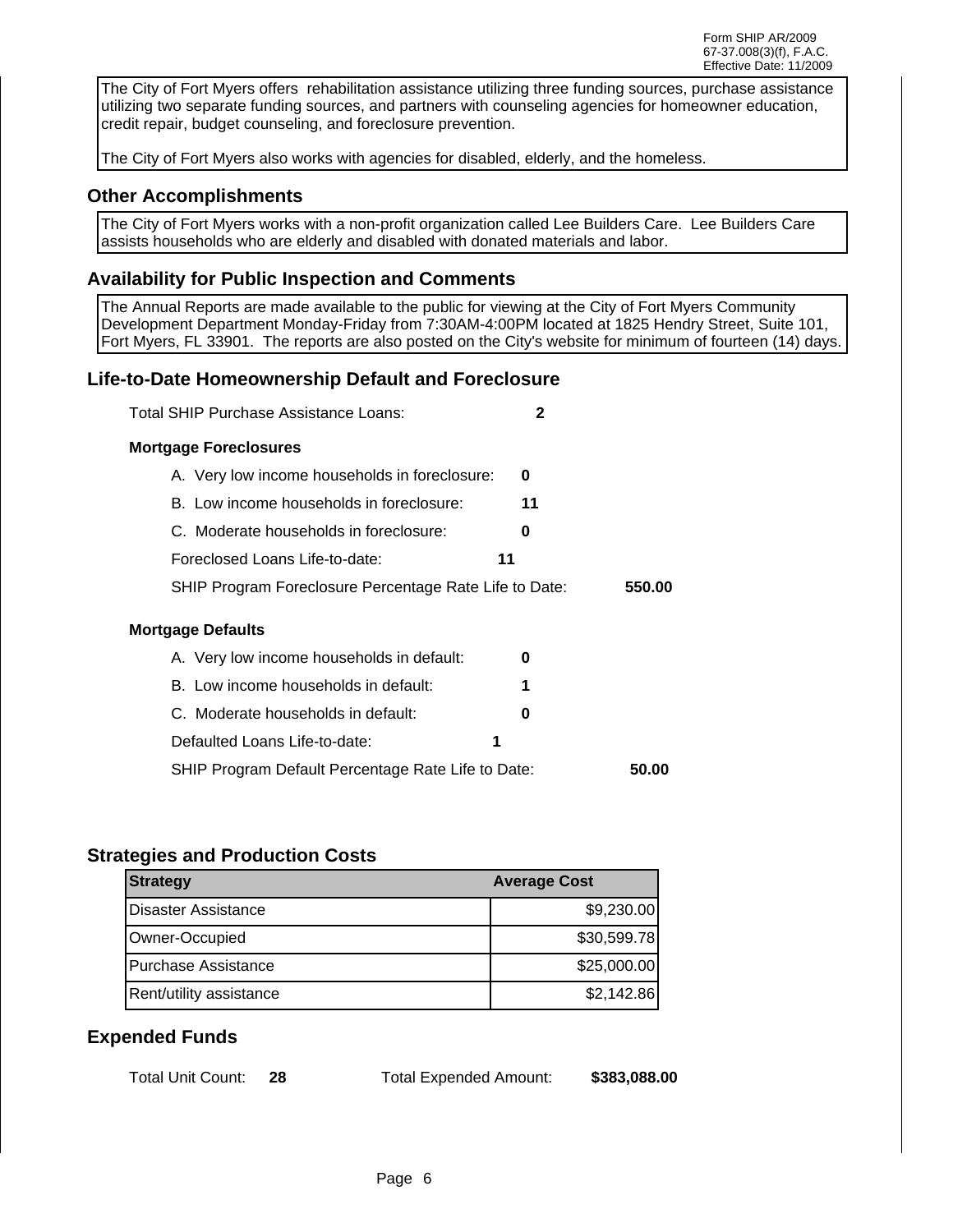| <b>Strategy</b>               | <b>Full Name</b>           | <b>Address</b><br><b>City</b>                 |                   | Zip<br>Code | <b>Expended</b><br><b>Funds</b> | <b>FY if Unit</b><br><b>Already</b><br><b>Counted</b> |
|-------------------------------|----------------------------|-----------------------------------------------|-------------------|-------------|---------------------------------|-------------------------------------------------------|
| <b>Disaster</b><br>Assistance | Sharon Snead               | 4334 Arlington                                | Fort Myers        | 33905       | \$7,490.00                      |                                                       |
| <b>Disaster</b><br>Assistance | Stella Davis               | 2222 Carver Street                            | Fort Myers        | 33916       | \$7,500.00                      |                                                       |
| Owner-Occupied                | Annie Aaron                | 1770 Aquarius Ct.                             | Fort Myers        | 33916       | \$69,685.00                     |                                                       |
| <b>Disaster</b><br>Assistance | Cynthia Reid               | 3073 Royal Palm                               | Fort Myers        | 33901       | \$12,700.00                     |                                                       |
| Owner-Occupied                | Angelina<br>Washington     | 1765 N. Palmdale                              | Fort Myers        | 33916       | \$19,790.00                     |                                                       |
| Owner-Occupied                | Karen Jones                | 1508 Veronica S.<br>Shoemaker                 | Fort Myers        | 33916       | \$1,145.00                      |                                                       |
| Purchase<br>Assistance        | Sharniece<br>Russaw        | 2275 French Street                            | Fort Myers        | 33916       | \$30,000.00                     |                                                       |
| Owner-Occupied                | Stenella<br><b>Bassett</b> | 2150 Simon Court                              | Fort Myers        | 33916       | \$52,655.00                     |                                                       |
| Owner-Occupied                |                            | Agnes Thomas 2737 Lemon Street                | <b>Fort Myers</b> | 33916       | \$47,148.00                     |                                                       |
| Purchase<br>Assistance        | Toccara<br>Motley          | 2029 Dupree Street                            | Fort Myers        | 33916       | \$20,000.00                     |                                                       |
| Owner-Occupied                |                            | Barbara Griffin 1526 Veronica S.<br>Shoemaker | Fort Myers        | 33916       | \$15,700.00                     |                                                       |
| Owner-Occupied                | Janie Addison              | 1810 Fountain Street   Fort Myers             |                   | 33916       | \$65,475.00                     |                                                       |
| Owner-Occupied                | Louisa Harvin              | 1806 S. Markley Ct.                           | Fort Myers        | 33916       | \$3,250.00                      |                                                       |
| Owner-Occupied                | Janice Boney               | 2622 Orange Street                            | Fort Myers        | 33916       | \$550.00                        |                                                       |
| Rent/utility<br>assistance    | Michael De<br>Armas        | 2233 Altamont Ave.                            | Fort Myers        | 33916       | \$1,500.00                      |                                                       |
| Rent/utility<br>assistance    | Nanita<br>Leonard          | 4026 Winkler Ave.,<br>Apt. 102                | Fort Myers        | 33916       | \$2,250.00                      |                                                       |
| Rent/utility<br>assistance    | Arianna Lane               | 4121 Residence<br>Drive, Apt. 306             | Fort Myers        | 33916       | \$2,250.00                      |                                                       |
| Rent/utility<br>assistance    | Kerra Oliver               | 4238 Avian Ave.                               | Fort Myers        | 33916       | \$2,250.00                      |                                                       |
| Rent/utility<br>assistance    | Christine<br>Yfantides     | 3117 Saint Charles<br>St.                     | Fort Myers        | 33916       | \$2,250.00                      |                                                       |
| Rent/utility<br>assistance    | Vernon Bush                | 2346 Winkler Ave., H Fort Myers<br>202        |                   | 33916       | \$2,250.00                      |                                                       |
| Rent/utility<br>assistance    | <b>Haley Byrd</b>          | 5230 Cedarbend<br>Drive, Apt. 3               | Fort Myers        | 33919       | \$2,250.00                      |                                                       |
| Rent/utility<br>assistance    | Angelina<br>Calixto        | 4154 Castilla Circle,<br>Apt. 205             | Fort Myers        | 33916       | \$2,250.00                      |                                                       |
| Rent/utility<br>assistance    | Eduardo<br>Bermudez        | 2335 Central Ave.,<br><b>Unit 314</b>         | Fort Myers        | 33901       | \$2,250.00                      |                                                       |
| Rent/utility<br>assistance    | Debra Harris               | 2019 Lafayette St.,<br>Apt. 3                 | Fort Myers        | 33916       | \$2,250.00                      |                                                       |
| Rent/utility<br>assistance    |                            | Shanika Hayes 2951 Central Ave.,<br>Apt. 201  | Fort Myers        | 33901       | \$2,250.00                      |                                                       |
| Rent/utility<br>assistance    | Steven<br>Fetterhoff       | 1708 Sunset Place                             | Fort Myers        | 33901       | \$2,250.00                      |                                                       |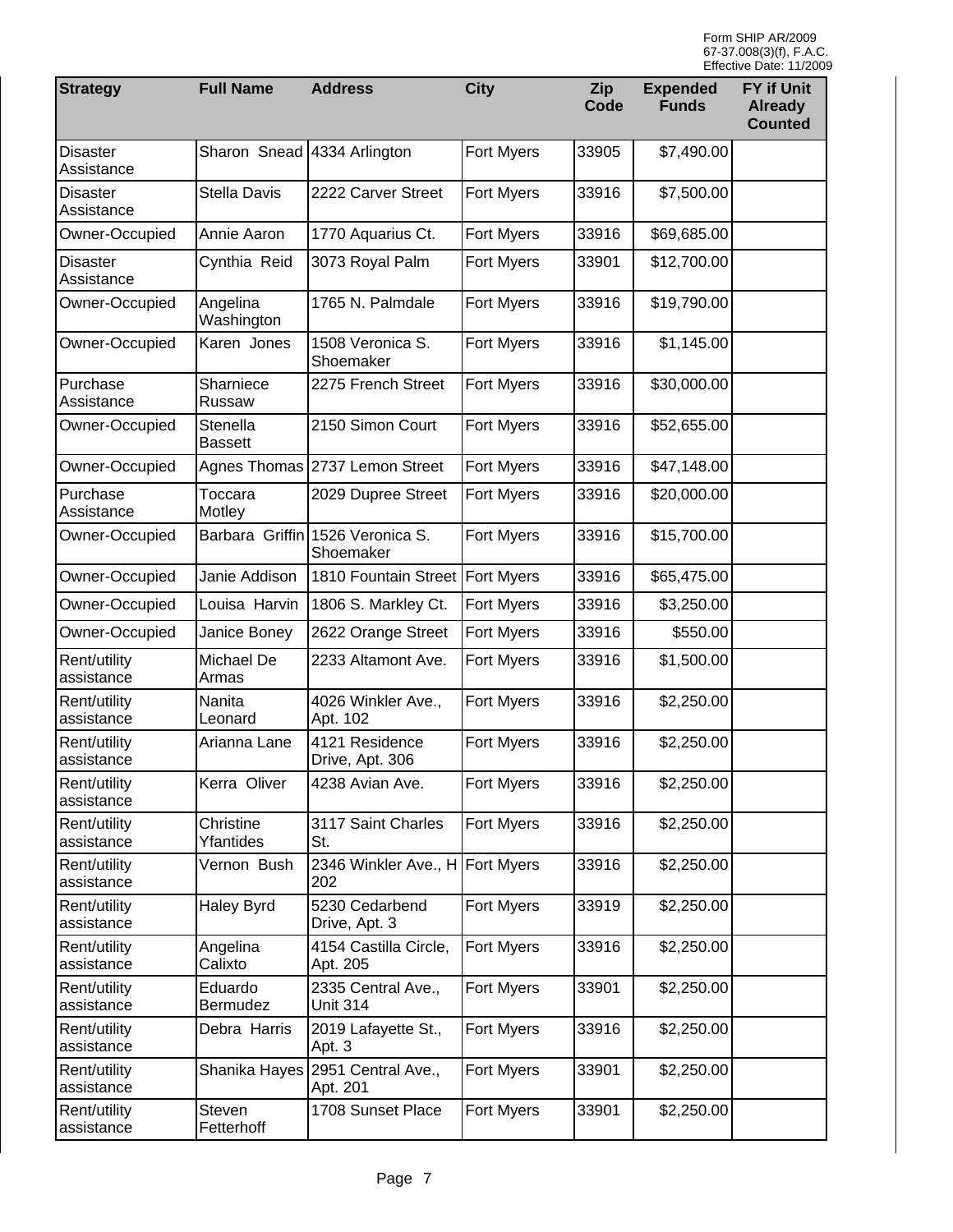| Rent/utility<br>lassistance |                                          | Aubrina Foster (2057 Linhart Ave.,<br>1#2 | <b>IFort Mvers</b> | 33901 | \$1,950.00 |  |
|-----------------------------|------------------------------------------|-------------------------------------------|--------------------|-------|------------|--|
| Rent/utility<br>lassistance | <b>IElizabeth</b><br>IPonder-<br>IMurphy | 12072 Palm Avenue                         | <b>IFort Mvers</b> | 33916 | \$1,800.00 |  |

# **Administration by Entity**

| Name               |                     | <b>Business Type Strategy Covered</b> | <b>Responsibility</b>  | <b>Amount</b> |
|--------------------|---------------------|---------------------------------------|------------------------|---------------|
| City of Fort Myers | Local<br>Government | Strategies A, B, C, & D               | Full<br>implementation | \$37,305.89   |
|                    |                     |                                       |                        |               |
|                    |                     |                                       |                        |               |
|                    |                     |                                       |                        |               |
|                    |                     |                                       |                        |               |
|                    |                     |                                       |                        |               |
|                    |                     |                                       |                        |               |
|                    |                     |                                       |                        |               |

#### **Program Income**

| <b>Program Income Funds</b> |        |             |  |  |  |
|-----------------------------|--------|-------------|--|--|--|
| Loan Repayment:             |        | \$75,113.40 |  |  |  |
| Refinance:                  |        | \$.00       |  |  |  |
| Foreclosure:                |        | \$.00       |  |  |  |
| Sale of Property:           |        | \$.00       |  |  |  |
| Interest Earned:            |        | \$7,920.24  |  |  |  |
|                             | Total: | \$83,033.64 |  |  |  |

## **Number of Affordable Housing Applications**

| Number of Affordable Housing Applications |  |  |  |  |  |
|-------------------------------------------|--|--|--|--|--|
| l Submitted                               |  |  |  |  |  |
| Approved                                  |  |  |  |  |  |
| Denied                                    |  |  |  |  |  |

# **Explanation of Recaptured funds**

| <b>Description</b> |        | <b>Amount</b> |
|--------------------|--------|---------------|
|                    |        | \$.00         |
|                    |        | \$.00         |
|                    |        | \$.00         |
|                    | Total: | \$.00         |

## **Rental Developments**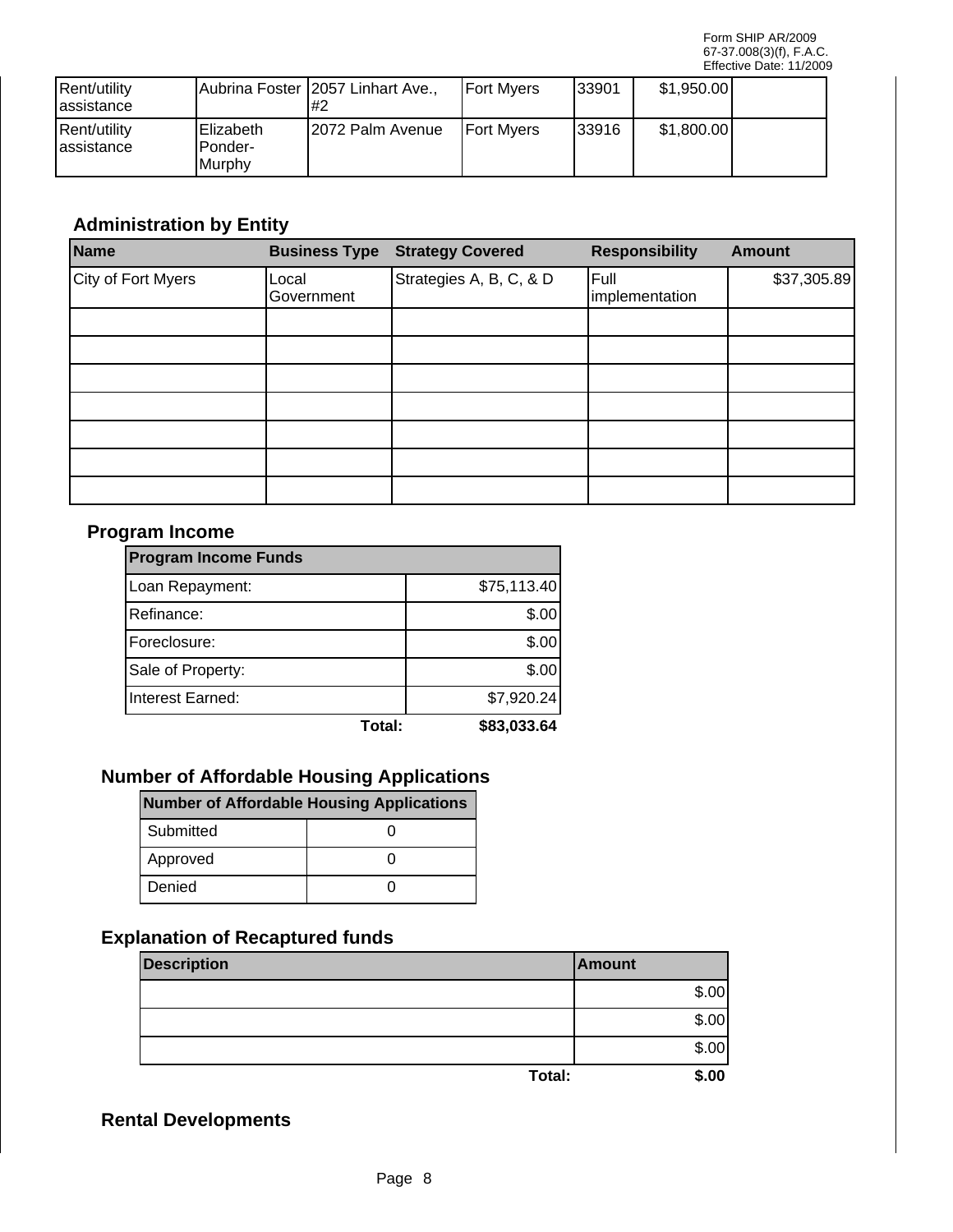| <b>Development</b><br><b>Name</b>        | <b>Owner</b>   | <b>Address</b> | City | <b>Zip</b><br>Code                                      | <b>SHIP Amount SHIP</b> | <b>Units</b> | <b>Compliance</b><br><b>Monitored By</b> |
|------------------------------------------|----------------|----------------|------|---------------------------------------------------------|-------------------------|--------------|------------------------------------------|
| <b>Single Family Area Purchase Price</b> |                |                |      |                                                         |                         |              |                                          |
|                                          |                |                |      | The average area purchase price of single family units: |                         |              | 153,700.00                               |
|                                          | Or             |                |      |                                                         |                         |              |                                          |
|                                          | Not Applicable |                |      |                                                         |                         |              |                                          |

#### **Form 5**

#### **Special Needs Breakdown**

#### **SHIP Expended and Encumbered for Special Needs Applicants**

| Code(s) | <b>Strategies</b>     | <b>Expended</b><br>Amount | <b>Units</b> | Encumbered<br>Amount | <b>Units</b> |
|---------|-----------------------|---------------------------|--------------|----------------------|--------------|
|         | 3 Owner-Occupied      | \$275,398.00              | 91           |                      |              |
|         | 5 Disaster Assistance | \$7,500.00                |              |                      |              |

#### **Special Needs Category Breakdown by Strategy**

| <b>Strategies</b>       | <b>Special Needs Category</b>                                   | <b>Expended</b><br>Amount | <b>Units</b> | <b>Encumbered</b><br>Amount | <b>Units</b> |
|-------------------------|-----------------------------------------------------------------|---------------------------|--------------|-----------------------------|--------------|
| (5) Disaster Assistance | <b>Receiving Social Security</b><br><b>Disability Insurance</b> | \$7,500.00                |              |                             |              |
| (3) Owner-Occupied      | Person with Disabling<br>Condition (not DD)                     | \$117,978.00              | 3            |                             |              |
| (3) Owner-Occupied      | <b>Receiving Social Security</b><br><b>Disability Insurance</b> | \$154,170.00              | 5            |                             |              |
| (3) Owner-Occupied      | <b>Receiving Supplemental</b><br>Security Income                | \$3,250.00                |              |                             |              |

#### **Provide a description of efforts to reduce homelessness:**

The City of Fort Myers partnered with Lee County to create the CoC Strategic Plan to end homelessness. The City will continue to partner with the County to address issues of homelessness in the City and will assist in implementing the Plan. As a member of the Lee County Coalition for the Homeless, the City supports the regional goals outlined in the Continuum of Care.

#### **Interim Year Data**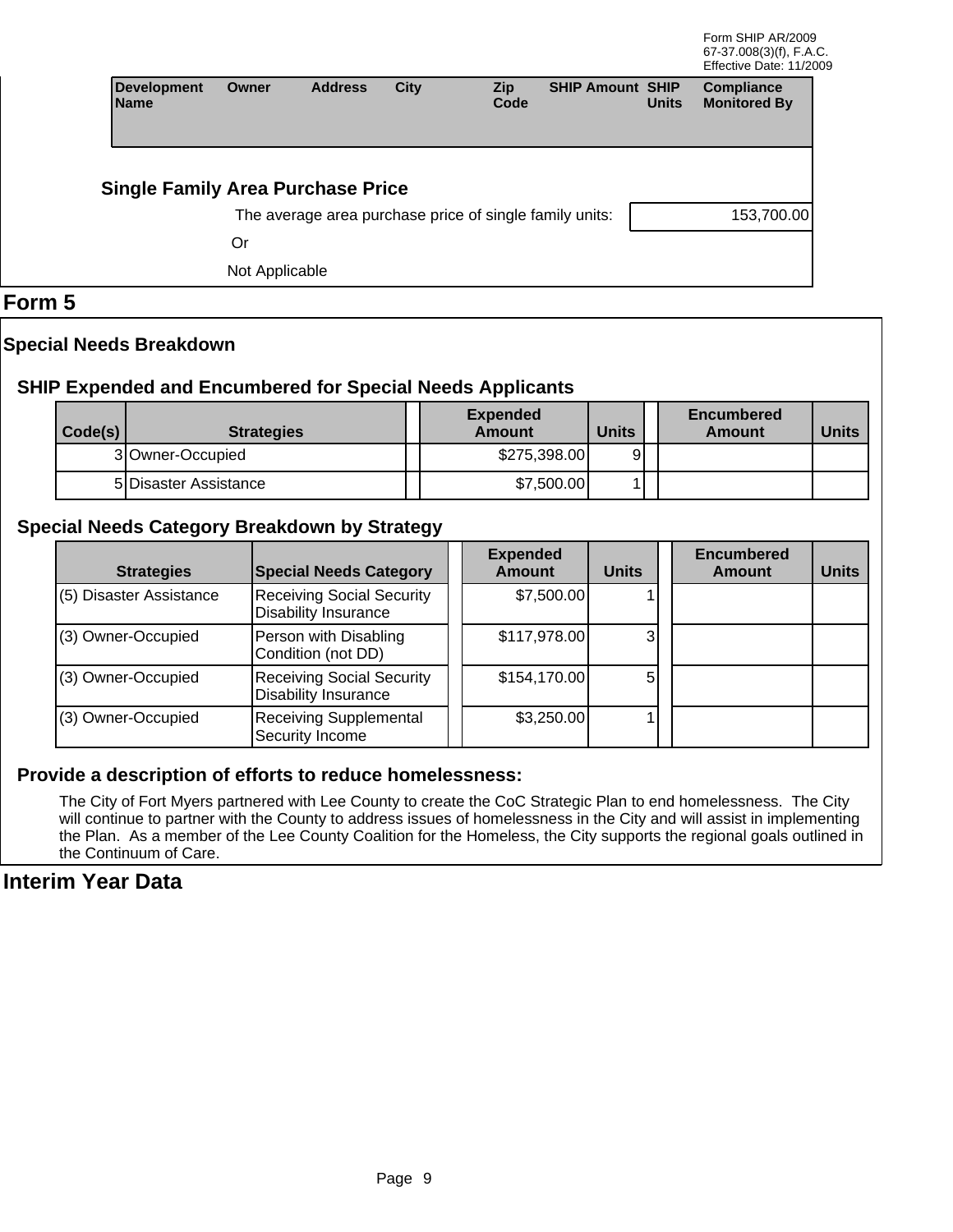## **Interim Year Data**

| <b>Interim Year 1</b>                        |              |         |
|----------------------------------------------|--------------|---------|
| <b>State Annual Distribution</b>             | \$113,257.00 |         |
| Program Income                               | \$0.00       |         |
| Program Funds Expended                       |              |         |
| Program Funds Encumbered                     | \$113,257.00 |         |
| <b>Total Administration Funds Expended</b>   | \$0.00       |         |
| <b>Total Administration Funds Encumbered</b> | \$0.00       |         |
| Homeownership Counseling                     | \$0.00       |         |
| <b>Disaster Funds</b>                        |              |         |
| 65% Homeownership Requirement                | \$113,257.00 | 100.00% |
| 75% Construction / Rehabilitation            | \$113,257.00 | 100.00% |
| 30% Very & Extremely Low Income Requirement  | \$97,849.00  | 86.40%  |
| 30% Low Income Requirement                   | \$15,408.00  | 13.60%  |
| 20% Special Needs Requirement                | \$71,592.00  | 63.21%  |
| <b>Carry Forward to Next Year</b>            |              |         |

| <b>Interim Year 2</b>           |              |  |  |  |  |
|---------------------------------|--------------|--|--|--|--|
| State Annual Distribution       | \$146,731.00 |  |  |  |  |
| Program Funds Expended          |              |  |  |  |  |
| <b>Program Funds Encumbered</b> |              |  |  |  |  |